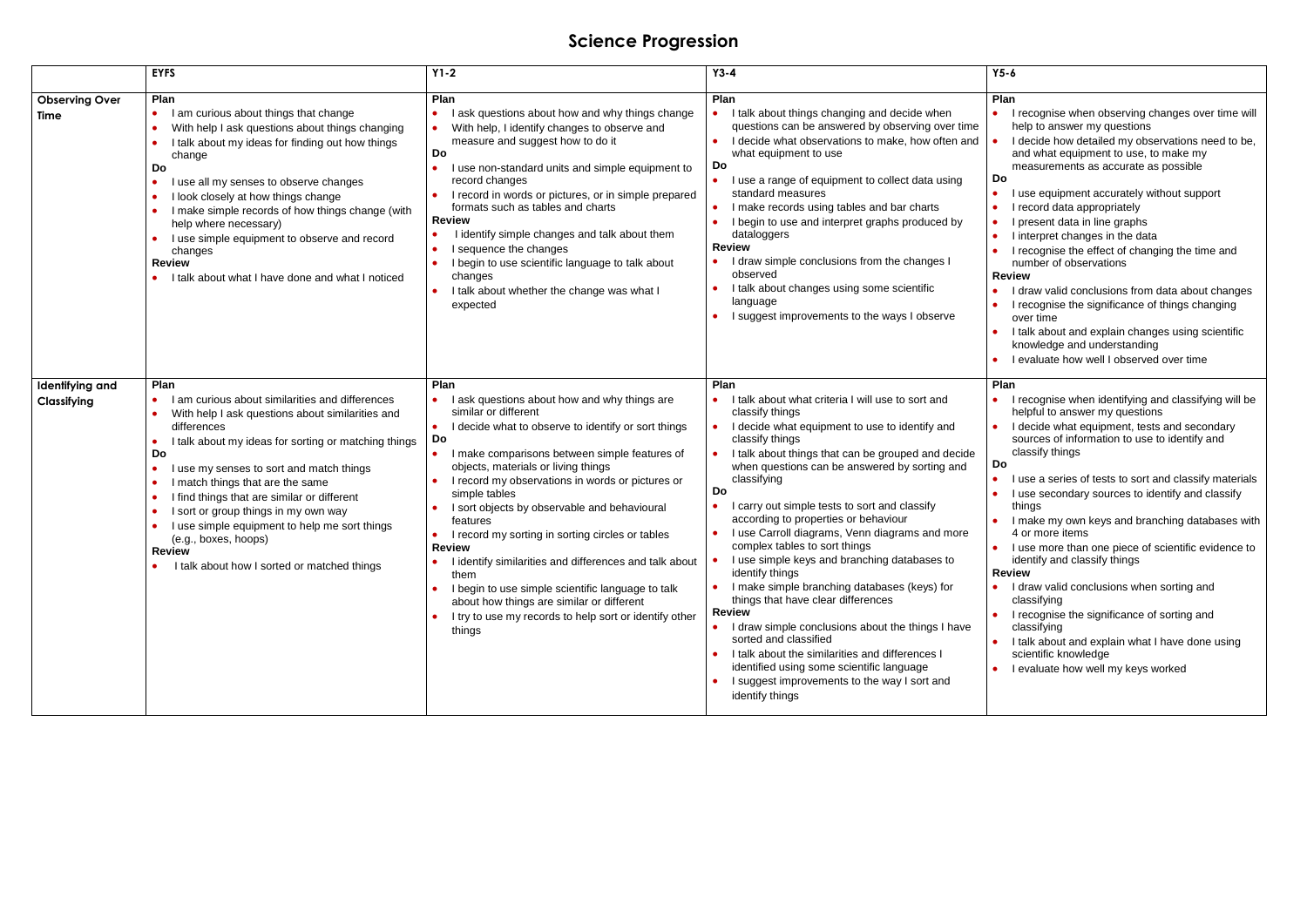|                        | <b>EYFS</b>                                                                                                                                                                                                                                                                                                                                                                                                                                                                             | $Y1-2$                                                                                                                                                                                                                                                                                                                                                                                                                                                                                                                                                                                                                                                           | $Y3-4$                                                                                                                                                                                                                                                                                                                                                                                                                                                                                                                                                                                                                                                                    | $Y5-6$                                                                                                                                                                                                                                                                                                                                                                                                                                                                                                                                                                                                                                                                                                                                                                                                                                                                                 |
|------------------------|-----------------------------------------------------------------------------------------------------------------------------------------------------------------------------------------------------------------------------------------------------------------------------------------------------------------------------------------------------------------------------------------------------------------------------------------------------------------------------------------|------------------------------------------------------------------------------------------------------------------------------------------------------------------------------------------------------------------------------------------------------------------------------------------------------------------------------------------------------------------------------------------------------------------------------------------------------------------------------------------------------------------------------------------------------------------------------------------------------------------------------------------------------------------|---------------------------------------------------------------------------------------------------------------------------------------------------------------------------------------------------------------------------------------------------------------------------------------------------------------------------------------------------------------------------------------------------------------------------------------------------------------------------------------------------------------------------------------------------------------------------------------------------------------------------------------------------------------------------|----------------------------------------------------------------------------------------------------------------------------------------------------------------------------------------------------------------------------------------------------------------------------------------------------------------------------------------------------------------------------------------------------------------------------------------------------------------------------------------------------------------------------------------------------------------------------------------------------------------------------------------------------------------------------------------------------------------------------------------------------------------------------------------------------------------------------------------------------------------------------------------|
| <b>Pattern Seeking</b> | Plan<br>I am curious about patterns<br>$\bullet$<br>With help I ask questions about patterns<br>I talk about my ideas for finding out about patterns<br>Do<br>I use my senses to look closely for patterns<br>I observe more than one thing at a time<br>$\bullet$<br>I make simple records of what I notice (with help<br>where necessary)<br>I use simple equipment to observe and record<br>patterns<br><b>Review</b><br>I talk about what I have done and the patterns I<br>noticed | Plan<br>I ask questions about why and how things are linked<br>With help, I decide what patterns to observe and<br>measure and suggest how to do it<br>Do<br>I use non-standard units and simple equipment to<br>$\bullet$<br>record events that might be related<br>I record in words or pictures, or in simple prepared<br>$\bullet$<br>formats such as tables, tally charts and maps<br><b>Review</b><br>I identify simple patterns and talk about them<br>I make links between two sets of observations<br>$\bullet$<br>I begin to use scientific language to talk about<br>$\bullet$<br>patterns<br>I talk about whether the pattern was what I<br>expected | Plan<br>I talk about where patterns might be found and<br>decide when questions can be investigated by<br>pattern seeking<br>I decide on which sets of data to collect, what<br>observations to make and what equipment to use<br>Do<br>I use a range of equipment to collect data using<br>standard measures<br>I make records using tables, bar charts or simple<br>scatter graphs<br>I begin to use and interpret data collected through<br>dataloggers<br><b>Review</b><br>I draw conclusions about simple patterns between<br>two sets of data<br>I talk about patterns using some scientific language<br>I suggest improvements to the way I looked for<br>patterns | Plan<br>• I recognise when variables cannot be controlled and<br>when pattern seeking will help to answer my<br>question<br>• I decide how detailed my data needs to be, and<br>which equipment to use, to make my measurements<br>as accurate as possible<br><b>Do</b><br>• I use equipment accurately to collect observations<br>• I record data appropriately and accurately<br>• I present data in scatter graphs and frequency charts<br>• I recognise patterns in results<br>• I recognise the effect of sample size on reliability<br><b>Review</b><br>• I draw valid conclusions from data about patterns<br>and recognise their limitations<br>• I recognise the significance of relationships between<br>sets of data<br>• I talk about and explain cause and effect patterns<br>using scientific knowledge and understanding<br>• I evaluate how well I looked for patterns |
| Research               | Plan<br>I am curious about things in my surroundings<br>With help I ask questions that I can answer using<br>secondary sources<br>Do<br>I listen carefully<br>$\bullet$<br>I know that information in books and electronic<br>media can be used to answer questions<br>I find pictures of things<br>I talk to people about what they do and how things<br>work<br><b>Review</b><br>I talk about things I found out                                                                      | Plan<br>• I ask questions about how things are and the way<br>they work<br>With help, I make suggestions about how to find<br>things out<br><b>Do</b><br>I use simple books and electronic media to find<br>things out<br>I ask questions to find out what people do and how<br>things work<br>I record in words and pictures what I found out<br><b>Review</b><br>I begin to use scientific language to talk about what I<br>found out<br>I talk about whether the information source was<br>useful<br>I give an opinion about some things I found out                                                                                                          | Plan<br>I talk about how things are and the way they work<br>and decide when questions can be answered by<br>research using secondary sources<br>Do<br>I use information sources to find the information I<br>need<br>I use someone else's data<br>• I record what I found out in my own words<br>• I present information in different ways<br><b>Review</b><br>I draw conclusions from what I found out from<br>different sources<br>I talk about what the information and data means<br>using some scientific language<br>I suggest ways to improve how I find out and use<br>information                                                                               | Plan<br>• I recognise when research using secondary sources<br>will help to answer my questions<br>• I decide which sources of information might answer<br>my questions<br>Do<br>• I use relevant information and data from a range of<br>secondary sources<br>• I recognise how data has been obtained<br>• I start to notice when information and data is biased<br>or based on opinions rather than facts<br>• I present my findings in suitable formats<br><b>Review</b><br>• I draw valid conclusions from my research<br>• I talk about and explain my research using scientific<br>knowledge and understanding<br>• I evaluate how well my research has answered my<br>questions<br>• I recognise that some scientific questions may not<br>have been answered definitively                                                                                                     |

- 
-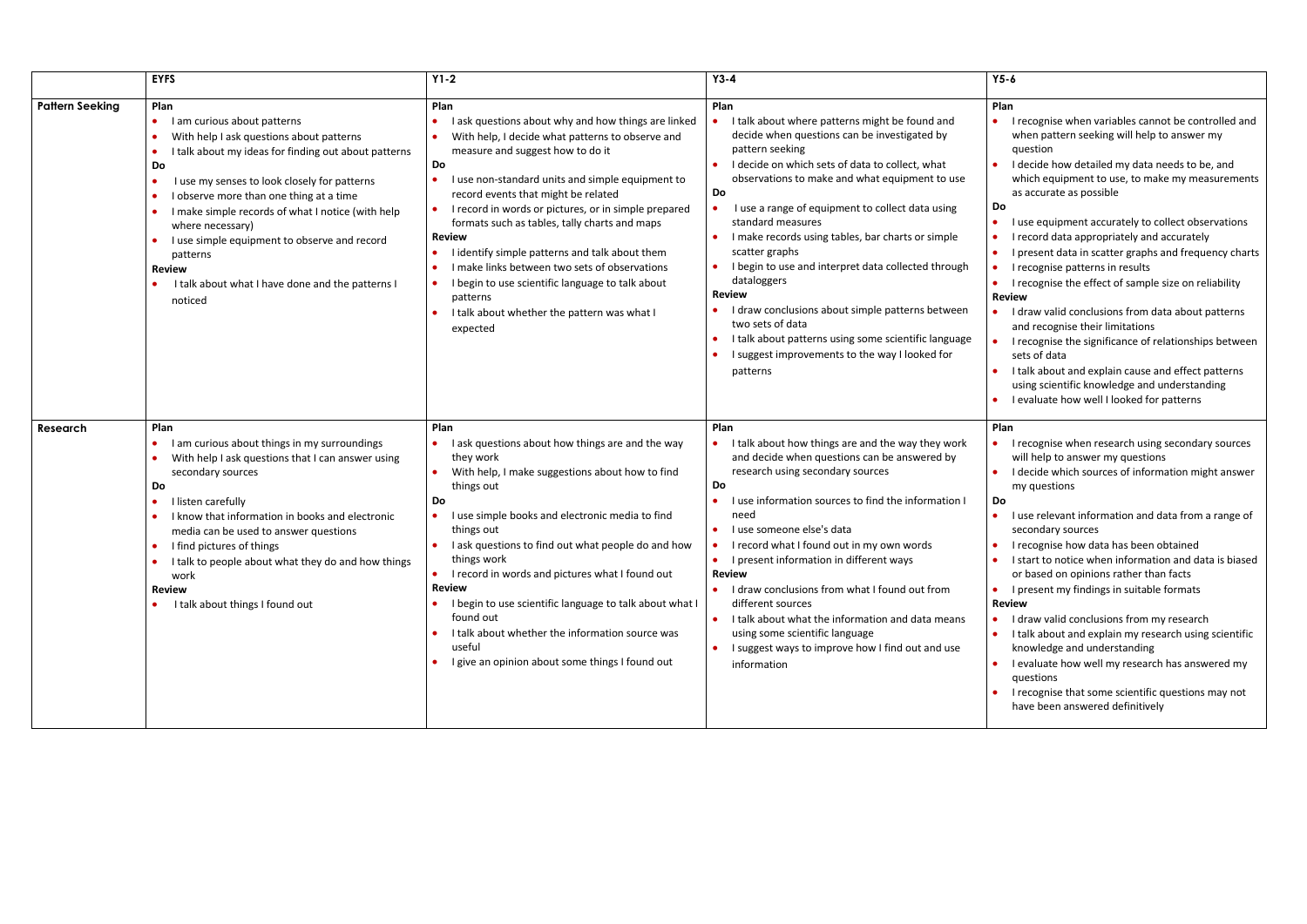|                                                    | <b>EYFS</b>                                                                                                                                                                                                                                                                                                                                                                                                                                                                                                                                                                                        | $Y1-2$                                                                                                                                                                                                                                                                                                                                                                                                                                                                                                                                                                                                  | $Y3-4$                                                                                                                                                                                                                                                                                                                                                                                                                                                                                                                                                                                                                                                               | $Y5-6$                                                                                                  |
|----------------------------------------------------|----------------------------------------------------------------------------------------------------------------------------------------------------------------------------------------------------------------------------------------------------------------------------------------------------------------------------------------------------------------------------------------------------------------------------------------------------------------------------------------------------------------------------------------------------------------------------------------------------|---------------------------------------------------------------------------------------------------------------------------------------------------------------------------------------------------------------------------------------------------------------------------------------------------------------------------------------------------------------------------------------------------------------------------------------------------------------------------------------------------------------------------------------------------------------------------------------------------------|----------------------------------------------------------------------------------------------------------------------------------------------------------------------------------------------------------------------------------------------------------------------------------------------------------------------------------------------------------------------------------------------------------------------------------------------------------------------------------------------------------------------------------------------------------------------------------------------------------------------------------------------------------------------|---------------------------------------------------------------------------------------------------------|
| <b>Fair Testing</b>                                | Plan<br>I am curious about how things behave<br>$\bullet$<br>With help, I ask questions about things I can test<br>I talk about my ideas for testing how things behave<br>Do<br>I use my senses to look closely at how things behave<br>I carry out simple tests<br>I make simple records of what I notice (with help<br>where necessary)<br>I use simple equipment to observe and record<br><b>Review</b><br>I talk about what I have done and what I noticed<br>I talk about whether something makes a difference                                                                                | Plan<br>I ask questions about why and how<br>With help, I notice links between cause and effect<br>With help, I identify simple variables to change and<br>measure<br>Do<br>I use non-standard units and simple equipment to<br>record data<br>I record in words or pictures, or in simple prepared<br>formats such as tables and tally charts<br><b>Review</b><br>I interpret and talk about my data<br>I begin to use simple scientific language to identify<br>and describe simple causal relationships<br>With help, I can say if my test was fair<br>I say if the relationship was what I expected | Plan<br>I talk about links between cause and effect and (with<br>help) pose a fair test question<br>I help to plan a fair test<br>$\bullet$<br>I decide what data to collect<br>$\bullet$<br>I decide what equipment to use and how to make<br>observations<br>Do<br>I use a range of equipment to collect data using<br>standard measures<br>I make records using tables and bar charts<br>I begin to use and interpret data through<br>dataloggers<br><b>Review</b><br>I draw simple conclusions from my fair tests<br>I talk about, and explain, simple causal relationships<br>using some scientific language<br>I suggest ways that I can improve my fair tests | Plan<br>$\bullet$<br>Do<br>$\bullet$<br><b>Revi</b><br>$\bullet$<br>$\bullet$<br>$\bullet$<br>$\bullet$ |
| Curriculum<br>coverage<br>(Cornerstones)<br>Year A | <b>EYFS Development Matters</b><br><b>Early Learning Goals</b><br>Children know about similarities and differences<br>in relation to places, objects, materials and living<br>things.<br>They talk about the features of their own<br>immediate environment and how environments<br>might vary from one another.<br>They make observations of animals and plants and<br>explain why some things occur, and talk about<br>changes.<br>• Children recognise that a range of technology is<br>used in places such as homes and schools.<br>They select and use technology for particular<br>purposes. | Animals, including humans;<br>Basic needs of animals;<br>Everyday materials;<br>Food chains;<br>Habitats;<br>$\bullet$<br>Identifying and classifying;<br>Living and non-living things;<br>Plants and animals;<br>Seasonal Changes<br>Working scientifically;                                                                                                                                                                                                                                                                                                                                           | Animals, including humans;<br>Food chains;<br>Fossils;<br>Living things and their habitats;<br>Nutrition<br>Plant parts and functions;<br>Rocks<br>Teeth types;<br>The digestive system;<br>Tooth decay and hygiene;<br>Water transportation in plants; Skeletal systems;<br>Working scientifically<br>$\bullet$                                                                                                                                                                                                                                                                                                                                                     |                                                                                                         |
| Curriculum<br>coverage<br>(Cornerstones)<br>Year B | N/A - Reception is single year group.                                                                                                                                                                                                                                                                                                                                                                                                                                                                                                                                                              | Everyday materials;<br>Plants<br>Plants and animals;<br>Properties of everyday materials;<br>Seasonal Changes<br>Working scientifically;                                                                                                                                                                                                                                                                                                                                                                                                                                                                | Electricity<br>$\bullet$<br>Forces and magnets;<br>Light;<br>Plants;<br>Soil;<br>States of matter<br>Working scientifically                                                                                                                                                                                                                                                                                                                                                                                                                                                                                                                                          | $\bullet$<br>$\bullet$ \                                                                                |

| $Y5-6$ |                                                                                                                   |
|--------|-------------------------------------------------------------------------------------------------------------------|
|        |                                                                                                                   |
| Plan   |                                                                                                                   |
|        | I recognise when variables need to be controlled and<br>when a fair test is the best way to answer my<br>question |
|        | I plan a fair test, selecting the most suitable variables<br>to measure, change and keep the same                 |
|        | I decide what equipment to use to make my<br>measurements as accurate as possible                                 |
| Do     |                                                                                                                   |
|        | I use equipment accurately to collect observations                                                                |
|        | I record data appropriately and accurately                                                                        |
|        | I present data in line graphs                                                                                     |
|        | I identify causal relationships                                                                                   |
|        | <b>Review</b>                                                                                                     |
|        | I draw valid conclusions based on the data                                                                        |
|        | I recognise the significance of the results of fair tests                                                         |
|        | I talk about and explain causal relationships using<br>scientific knowledge and understanding                     |
|        | I evaluate the effectiveness of my fair testing,                                                                  |
|        | recognising variables that were difficult to control                                                              |
|        | Classification;                                                                                                   |
|        | Families and inheritance;                                                                                         |
|        | Electricity                                                                                                       |
|        | Forces;                                                                                                           |
|        | Light;                                                                                                            |
|        | Living things and their habitats;                                                                                 |
|        | Mechanisms;                                                                                                       |

- **•** Properties and changes of materials;
- **•** Working scientifically

- **Animals, including humans;**
- Electricity
- **.** Life cycles of animals and plants;
- Light and shadows
- Living things and their habitats;
- Working scientifically